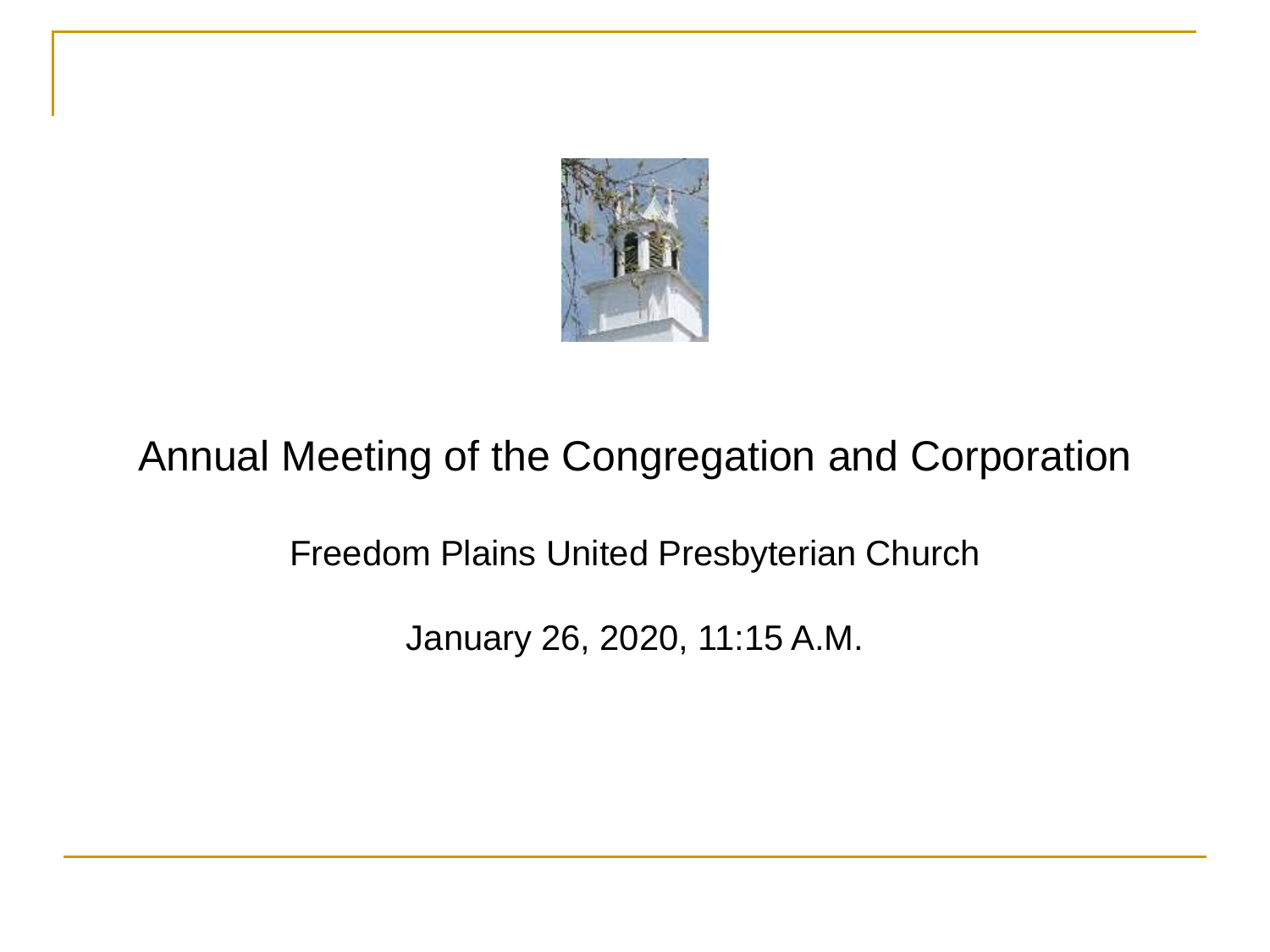### Agenda

| <b>Meeting Opens in Prayer</b>                   |             | <b>Rev. Paul Lent</b>     |  |  |
|--------------------------------------------------|-------------|---------------------------|--|--|
| <b>Declaration of the Secretary</b>              |             |                           |  |  |
| <b>Clerk of Session Statistical Report</b>       |             | <b>Susan Conrad</b>       |  |  |
| <b>Pastor's Report</b>                           | 2020 Vision | <b>Rev. Paul Lent</b>     |  |  |
| <b>Report of the Nominating Committee</b>        |             |                           |  |  |
| <b>Election of Elders</b>                        |             |                           |  |  |
| <b>Election of Deacons</b>                       |             |                           |  |  |
| Election of the Nominating Committee             |             |                           |  |  |
| Appoint Readers of the Minutes                   |             |                           |  |  |
| <b>2019 Year-end Financial Reports</b>           |             | Lou Biskup                |  |  |
| 2020 Stewardship Report                          |             | <b>Suzanne Williams</b>   |  |  |
| <b>2020 Pastor Compensation Proposal</b>         |             | <b>Nancy Redkey</b>       |  |  |
| <b>2020 Operating Budget</b>                     |             |                           |  |  |
| 2019 Benevolence Report                          |             | <b>Susan Conrad</b>       |  |  |
| 2019 Invested Funds and Building Program Reports |             | Lou Biskup                |  |  |
| <b>New Business</b>                              |             |                           |  |  |
| <b>Motion to Adjourn in Prayer</b>               |             |                           |  |  |
| <b>Closing Prayer</b>                            |             | <b>Rev. Heather Finck</b> |  |  |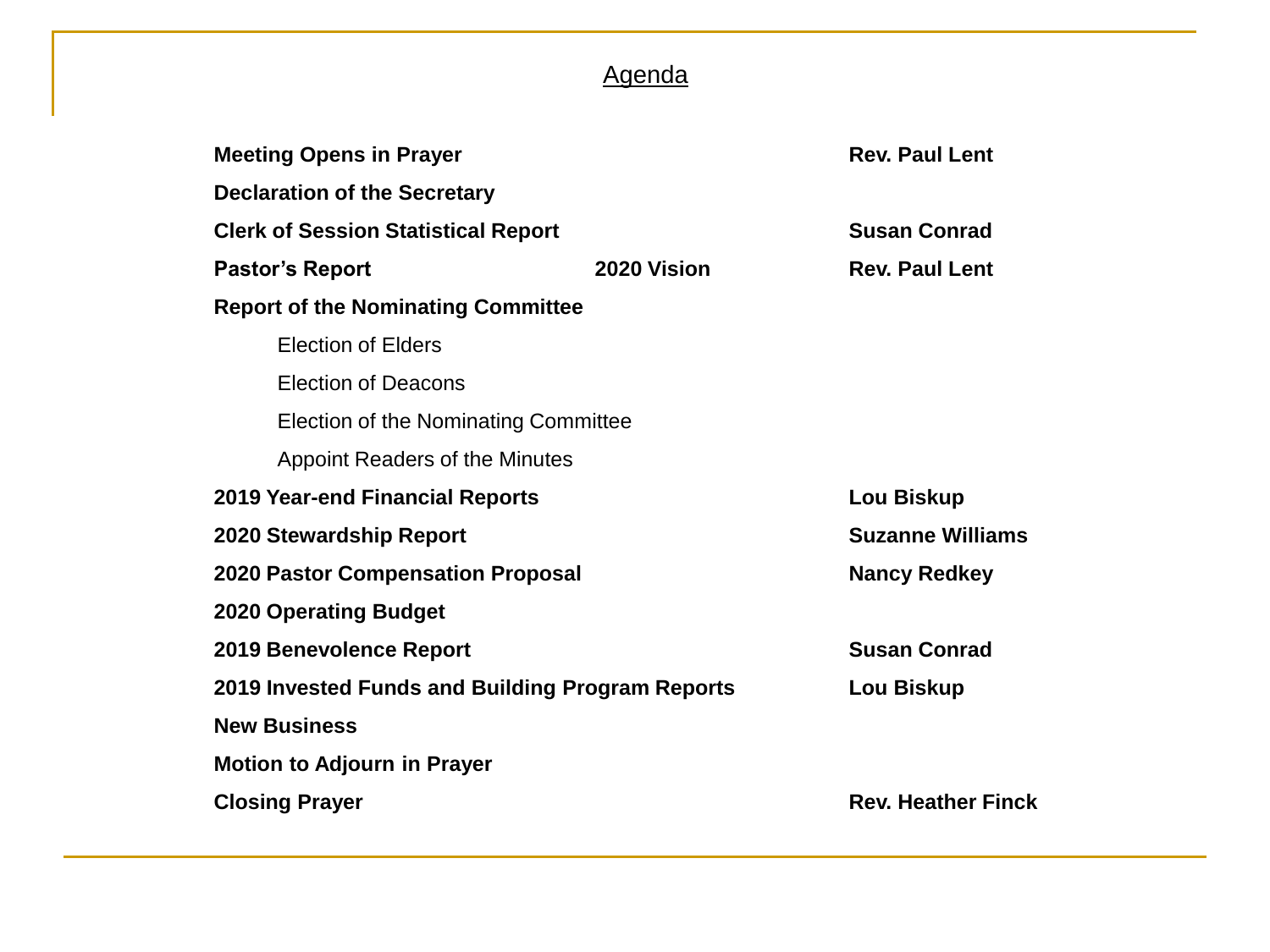$\triangleright$  Declaration of the Secretary

Clerk of Session Statistical Report

▶ Pastor's Report

 $\triangleright$  Report of the Nominating Committee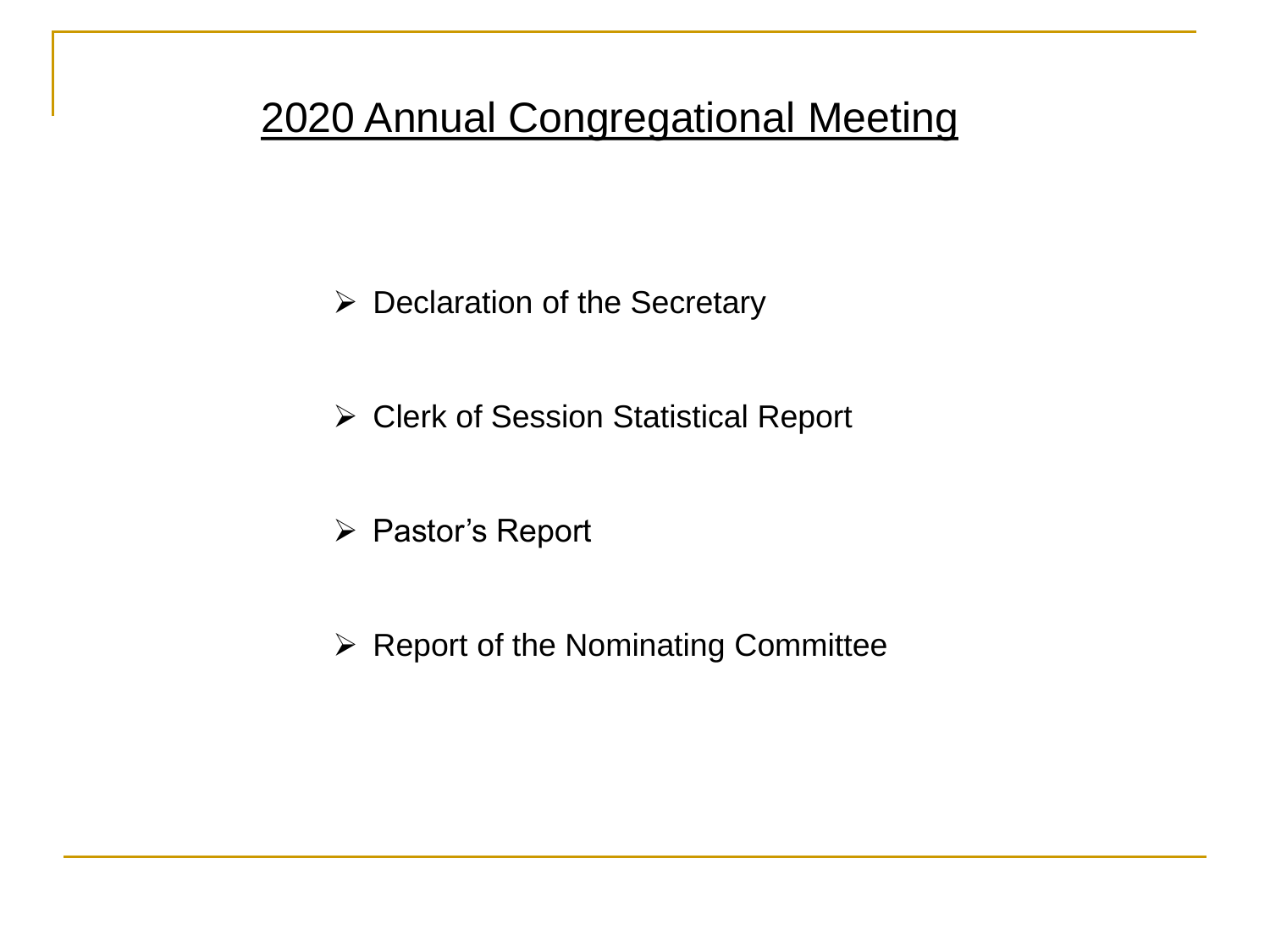Elders completing their terms – THANK YOU!

| Susan Conrad *                                | Petra Sagliano     |
|-----------------------------------------------|--------------------|
| <b>Neal Townsend</b>                          | Helena Lent        |
| Nominations for Elder / Trustee (3 year term) |                    |
| Kristin Fandl                                 | Melissa Wade Haras |
| Doug Kellermeyer                              | <b>Tim Walters</b> |
| <b>Suzanne Williams</b>                       |                    |
| Nominations for Elder / Trustee (1 year term) |                    |
| <b>Susan Stuebner</b>                         |                    |
| Nominations for Youth Elder (1 year term)     |                    |
| Aidan Soha                                    |                    |
|                                               |                    |

\* - Susan Conrad will continue to serve as Clerk of Session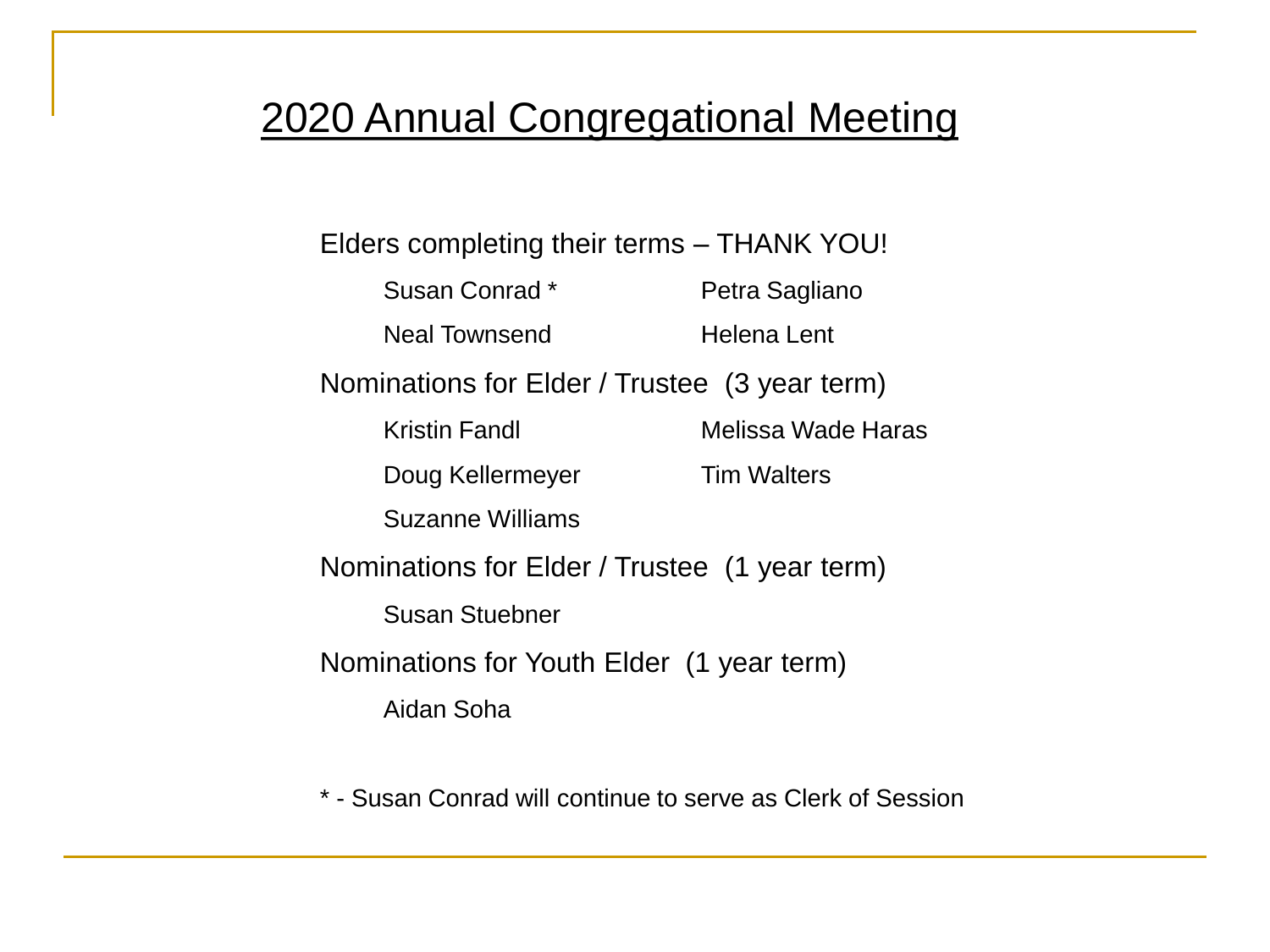#### Deacons completing their terms – THANK YOU!!

| Julie Carmichael     | <b>Nancy DelGiorno</b> |
|----------------------|------------------------|
| Carl Rosengren       | Carol Weber            |
| <b>Katie Cornell</b> | Kamran Payman          |

Nominations for Deacon (3 year term)

| <b>Mark Christensen</b> | Annvida Kellereyer     |
|-------------------------|------------------------|
| <b>Ruth Runyan</b>      | <b>Colleen Snavely</b> |
| (tba)                   |                        |

Nomination for Deacon (2 year term) David Auffarth Nominations for Youth Deacon (1 year term) Jack Hoffman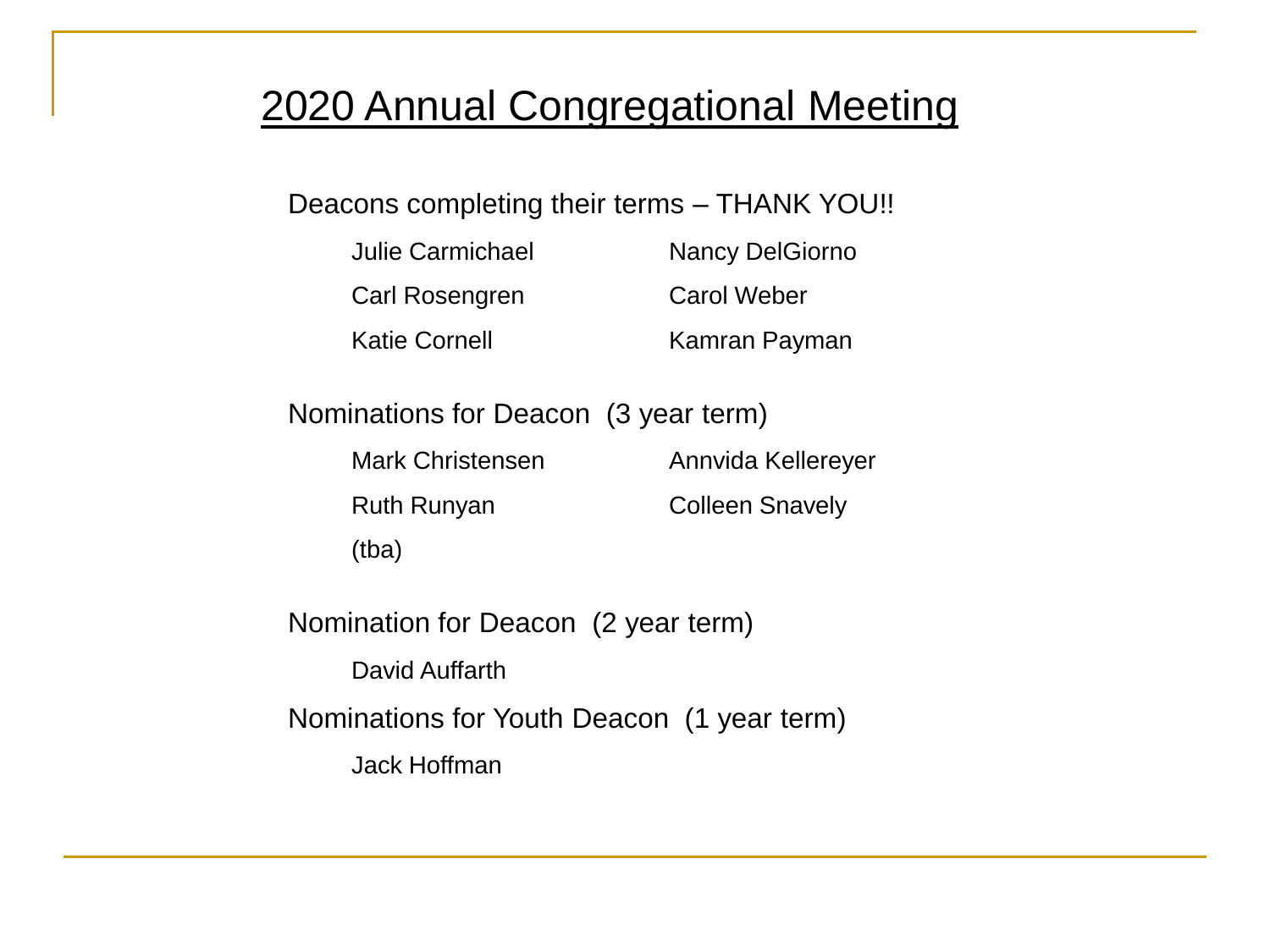2019 Year-End Financial Reports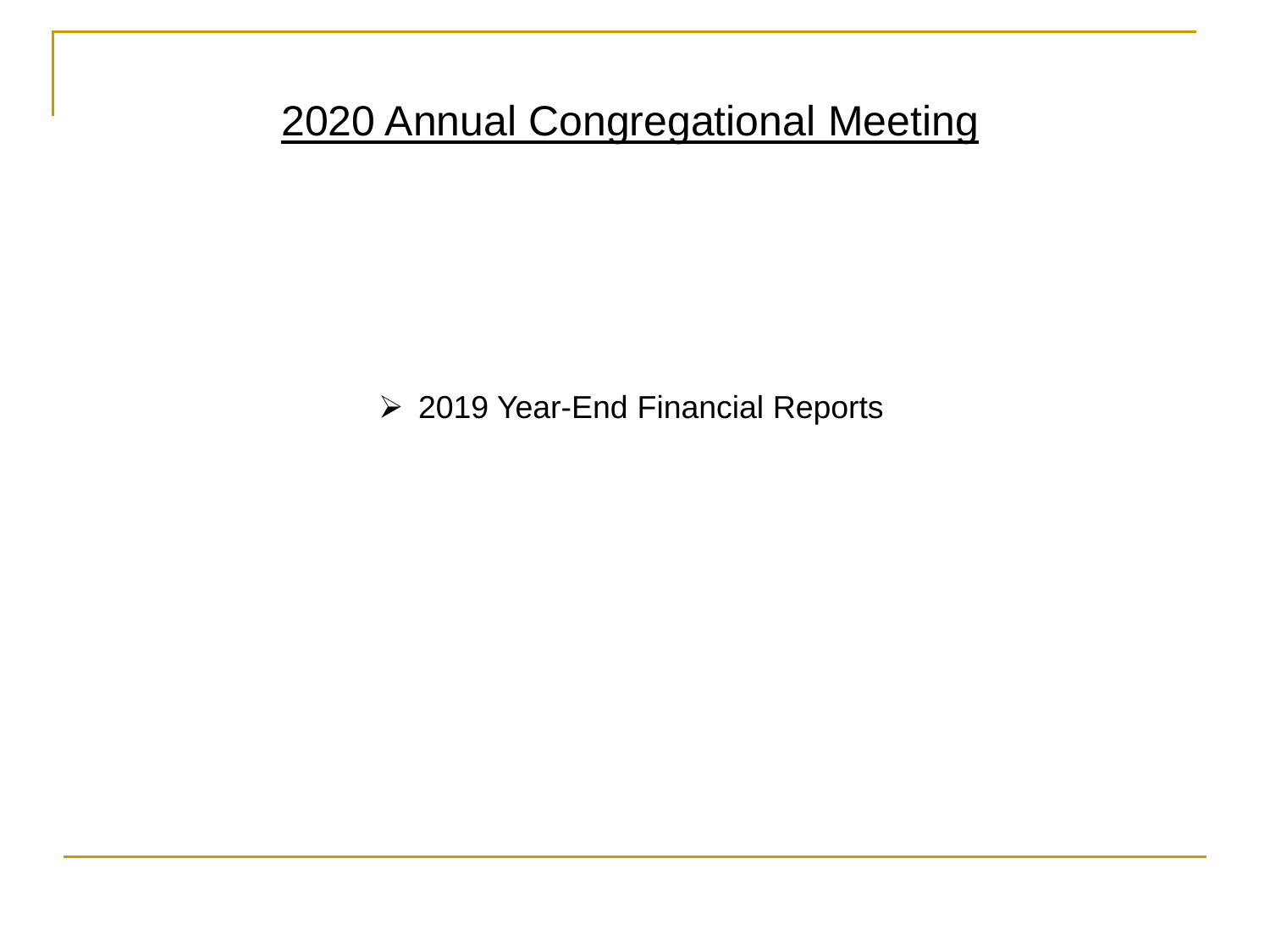# For-Profit Accounting Structure

- One big bucket of money tracked by one ledger
- Money in the bucket is spent however management wants it to be

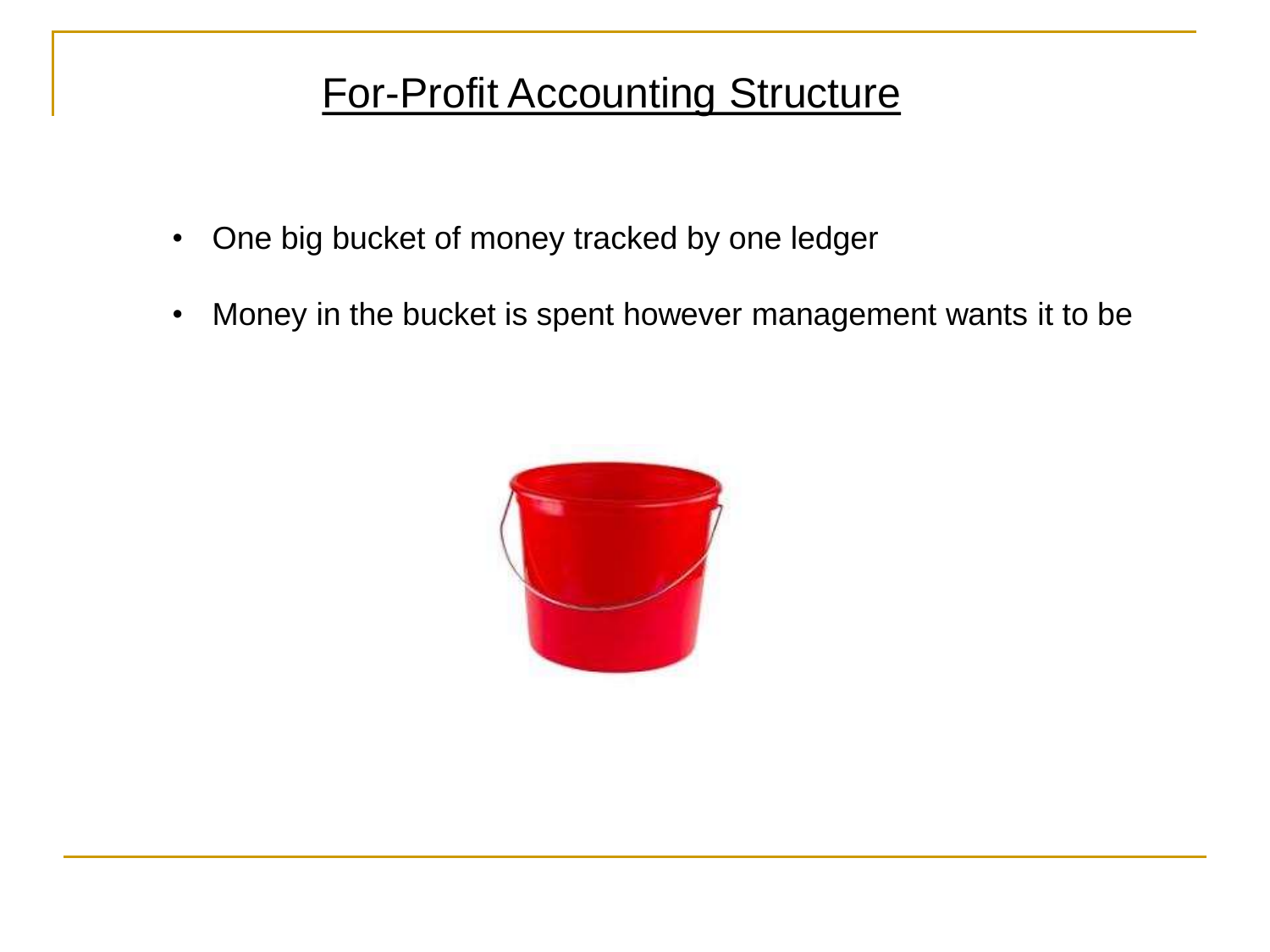# Non-Profit Accounting Structure

- Multiple buckets of money tracked by multiple independent ledgers
- Donor-imposed restrictions on how the money in most buckets can be used
- Money is often moved from one bucket to another

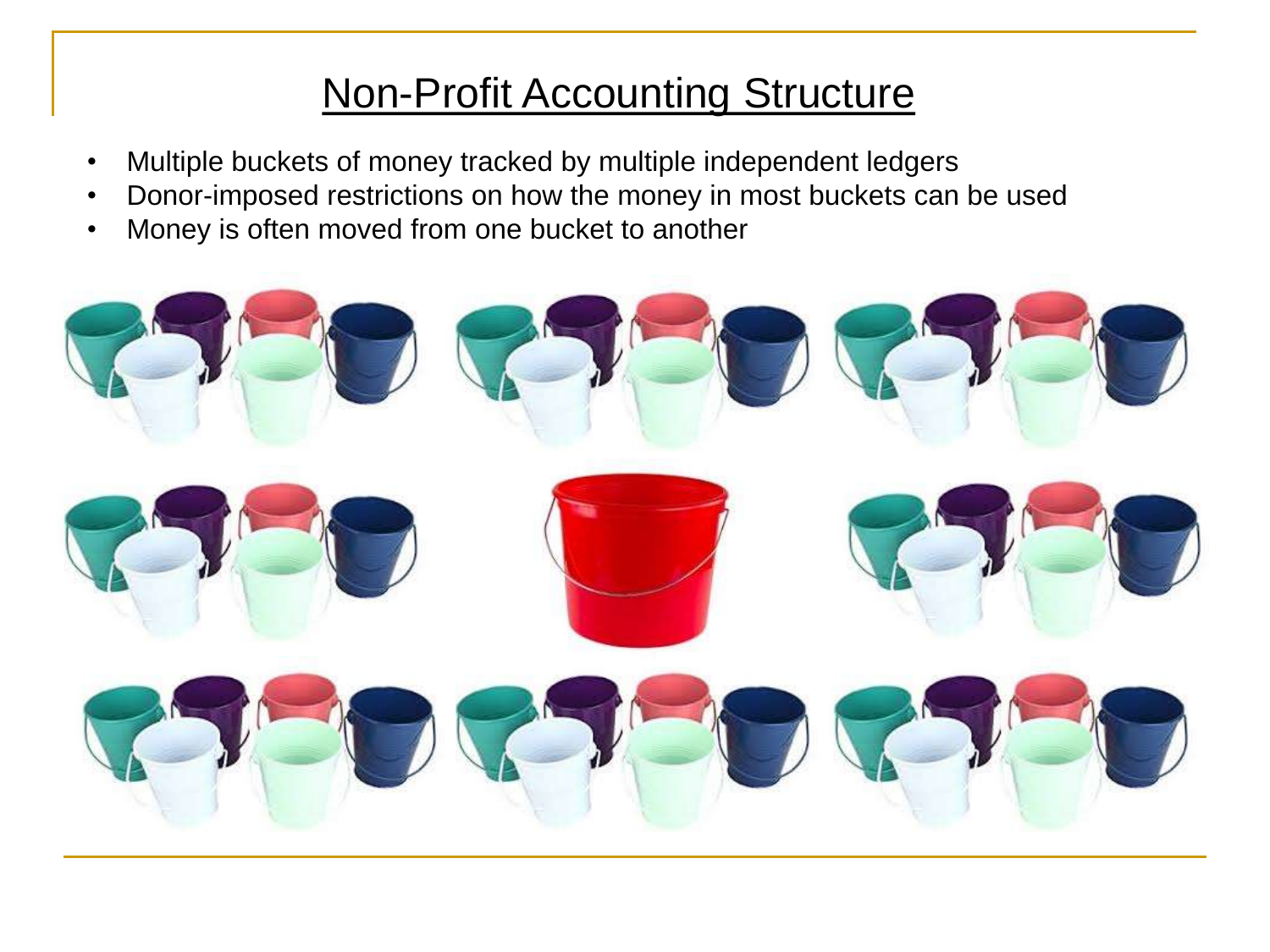# Fund vs. Budget Accounts

#### **Exercise Fund Accounts [Report](http://fppchurch.org/Announcements/2020AnnualMeetingMaterials/cfar_fy19.pdf)**

- Separate ledgers for individual church programs that are not part of the operating budget
- Can be thought of as a bunch of virtual or mini bank accounts
- Used to ensure that income intended for a specific purpose is used only for that purpose
- Persistent Income remains in the fund until spent for intended purpose
- Spontaneous Not budgeted or informally budgeted
- Can be short -term or long-term in nature
- FPUPC currently has about 60 fund accounts on its books
- **► Budget Accounts [Report](http://fppchurch.org/Announcements/2020AnnualMeetingMaterials/ch_tr_1219.pdf)** 
	- Supports the ongoing day-to-day operations of the Church
	- Funded primarily by unrestricted donations to the Church
	- Tracked as the General Operating Fund
	- Annual budget approved and tracked monthly by Session
	- Must start and end each year with a zero balance
	- Money transferred from other fund accounts to close each budget year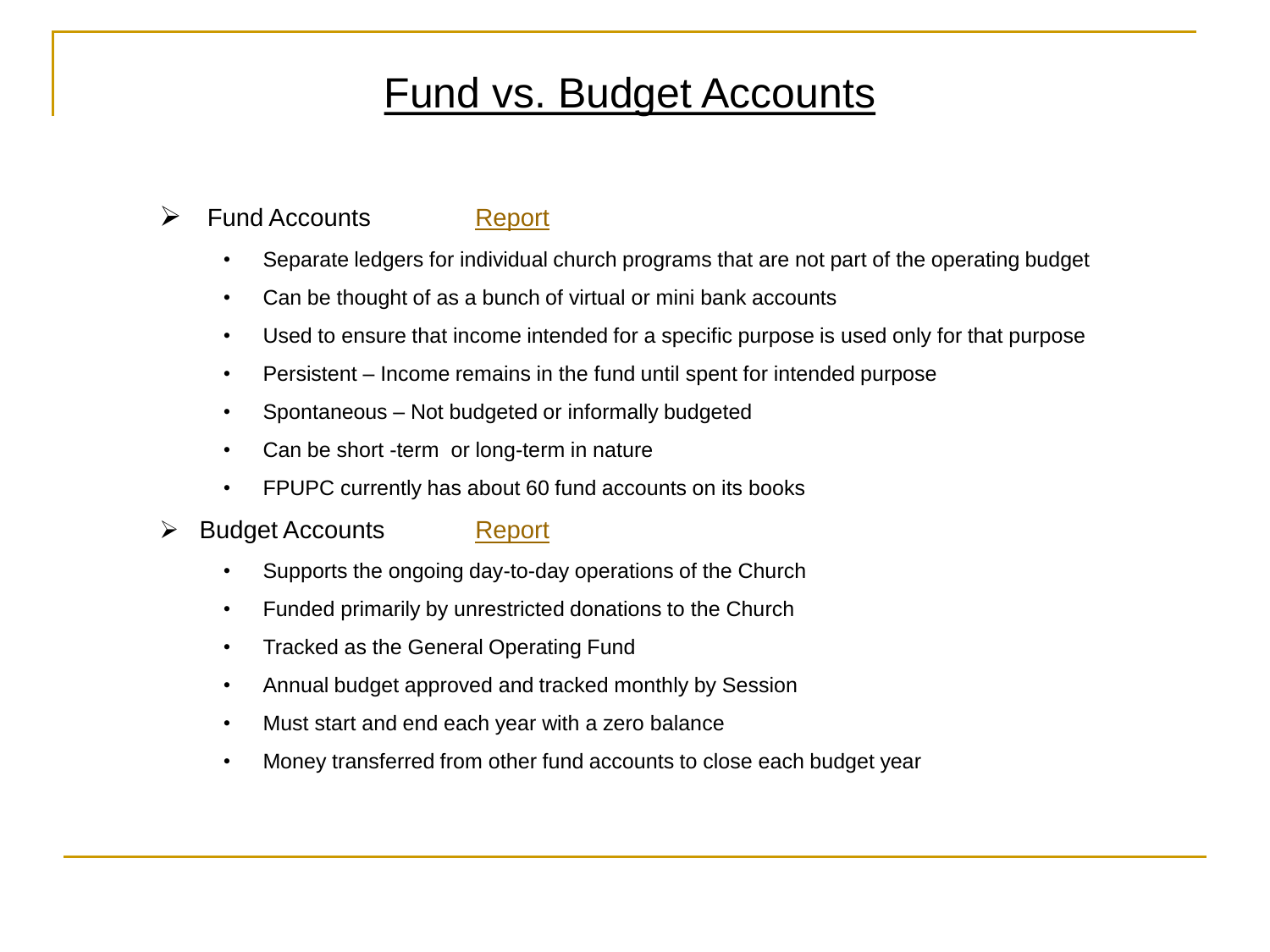### 2019 Operating Budget Results

- External Operating Income
	- What gets deposited in the bank each week
	- Offerings and Use of Facilities
	- Budgeted: \$348,350 Actual: \$352,302 (101.1%)
	- Met or exceeded budget projections: Regular Offerings, Undesignated Offerings. Used Clothing Drop-Off Shed
	- Did not meet budget projections: Holiday Offerings, Per Capita Offerings, Use of Facilities
- $\triangleright$  Operating Expense
	- Salaries, Administrative, Benevolences, Programs, Maintenance
	- Budgeted: \$455,668 Actual: \$452,440 (99.3%)
	- Over Budget: Insurance, Environmental Services, Kitchen / Custodial Supplies, Phones / Internet, Furniture / Equipment / Organ, Church Building Maintenance
	- Under Budget: Electricity, Heating, Postage
- $\triangleright$  Initial Operating Shortfall
	- (Operating Expense External Operating Income) = \$100,138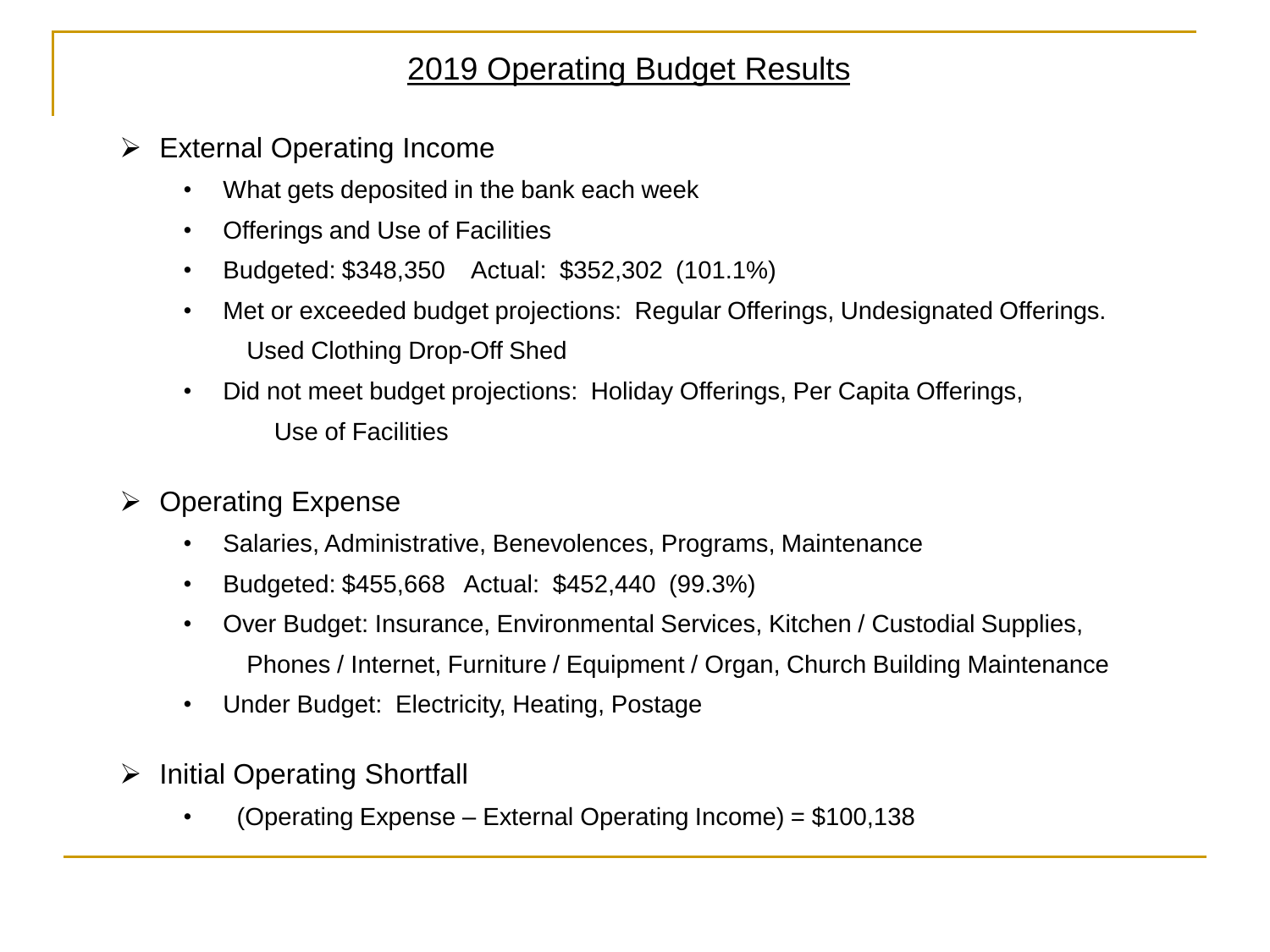### 2019 Operating Budget Results

- **▶ Transfers from Other Funds** 
	- **Parking Permit Fees: \$13,350 actual (\$7,500 budgeted)**
	- Nursery School: \$7,000
	- **Building Repair and Renovation Grant: \$1,200**
- $\triangleright$  Withdrawals from Invested Funds
	- Regular Operating Budget
		- Budgeted: \$81,200 Actual: \$68,088
		- \$44,183 already withdrawn, \$23,905 to be withdrawn
	- One-time withdrawal to repaint sanctuary exterior: \$10,500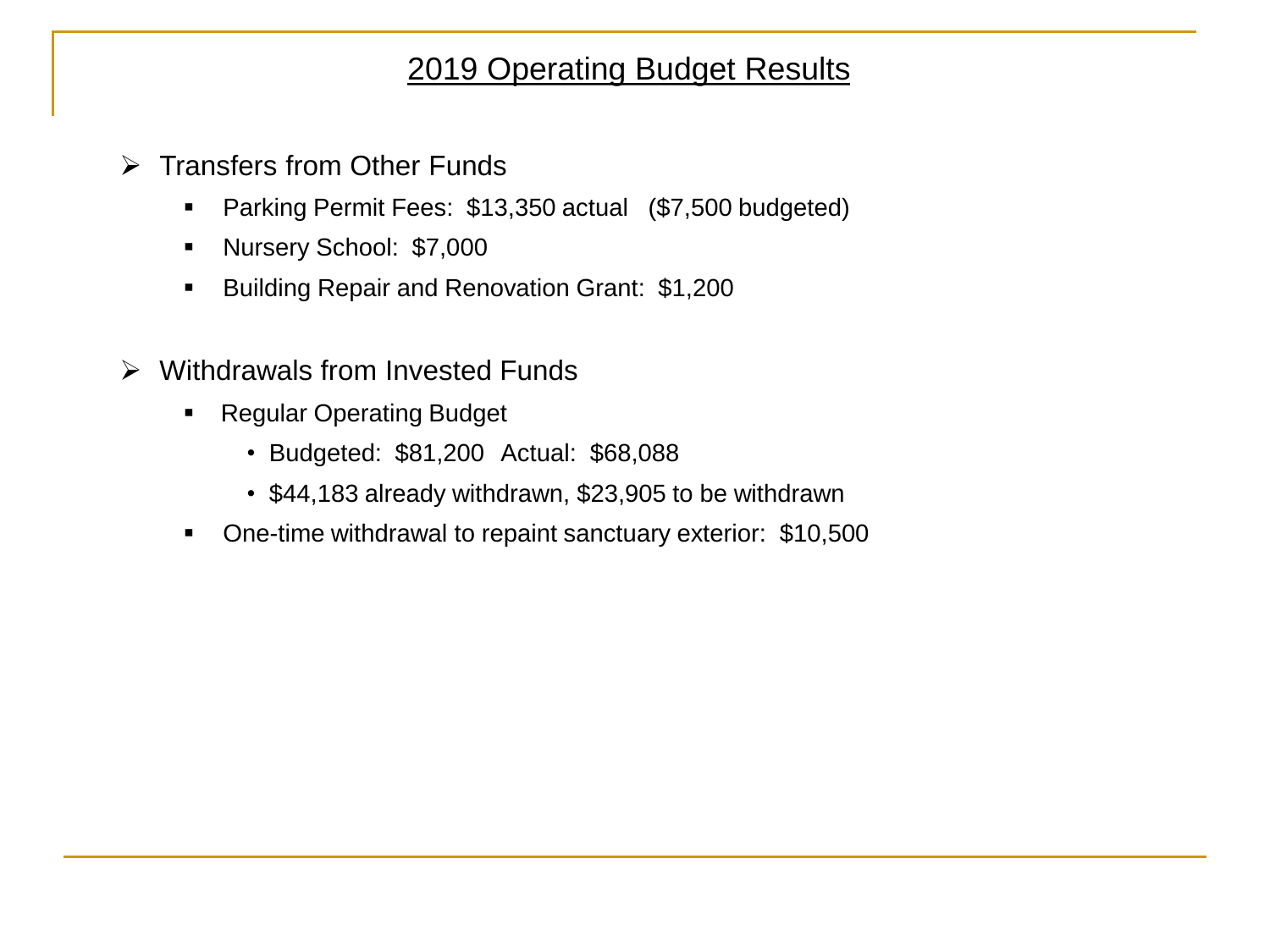### Use of Invested Funds to Support the Operating Budget

- Operating expenses exceed external operating and other transferred funds
	- Many expenses over which we have little or no control increase each year
	- External operating income has been nearly flat from year to year
- $\triangleright$  Use of investment Income and capital gains is needed to bridge this gap
	- FPUPC is not any different from most other non-profit organizations in this respect
- $\triangleright$  Use of invested funds for this purpose must be consistent with donors' intent
	- Some funds cannot be used to support operations (e. g., Scholarship)
	- Endowments cannot be drawn below their "permanently restricted" amount
- $\geq 5\%$  of fund balances as of January 1 being used as a "safe" withdrawal rate
	- Investments are approximately 75% equities and subject to market fluctuations
	- Recommended by our investment advisors, endorsed by Finance Committee
- $\triangleright$  [History of these withdrawals available on FPUPC web site](http://fppchurch.org/Announcements/2020AnnualMeetingMaterials/inv_to_budget_2020.pdf)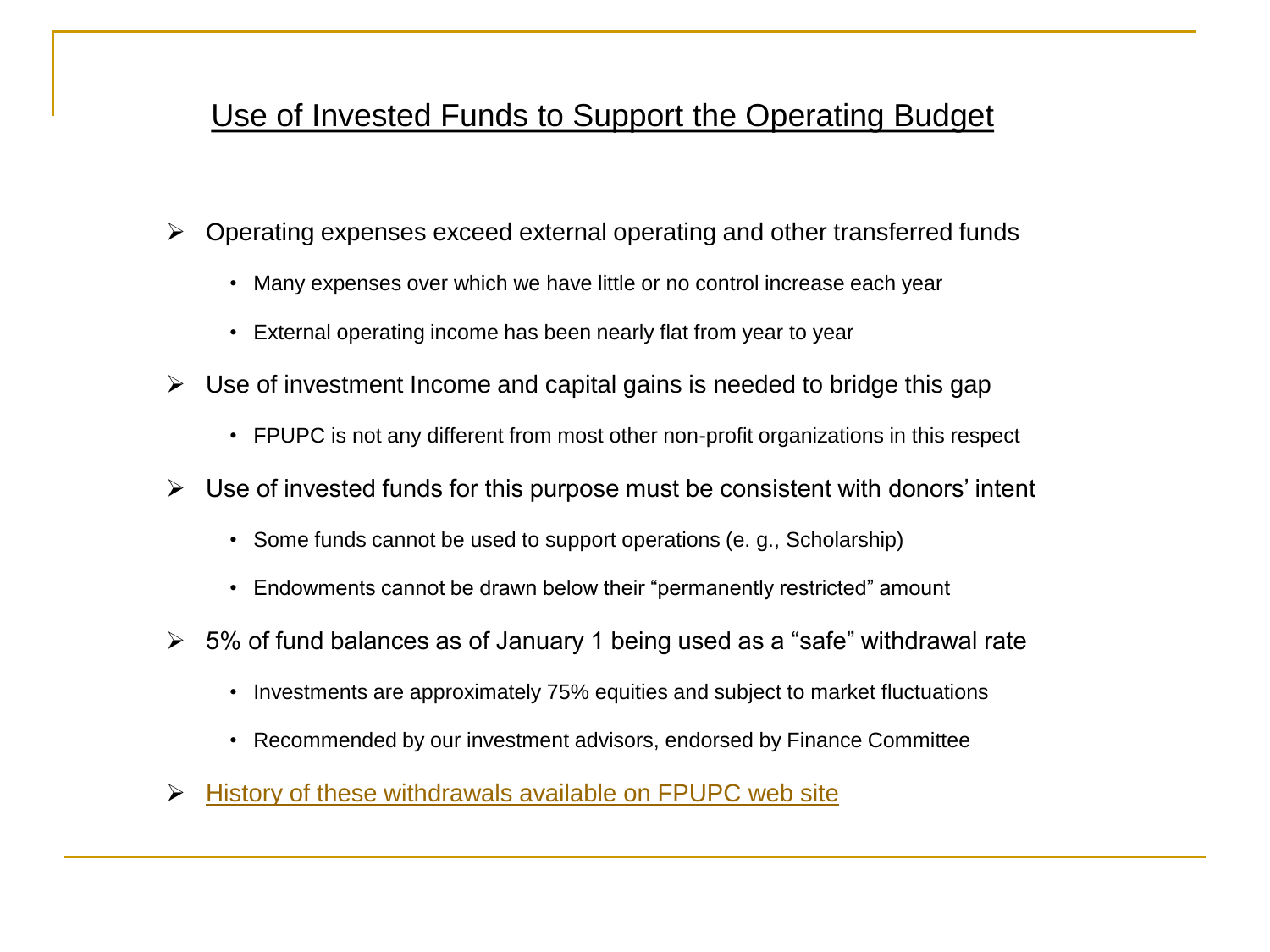▶ [2019 Stewardship Report](http://fppchurch.org/Announcements/2020AnnualMeetingMaterials/pledge_2020.pdf)

▶ [2020 Pastor Compensation Proposal](http://fppchurch.org/Announcements/2020AnnualMeetingMaterials/salary_2020.pdf)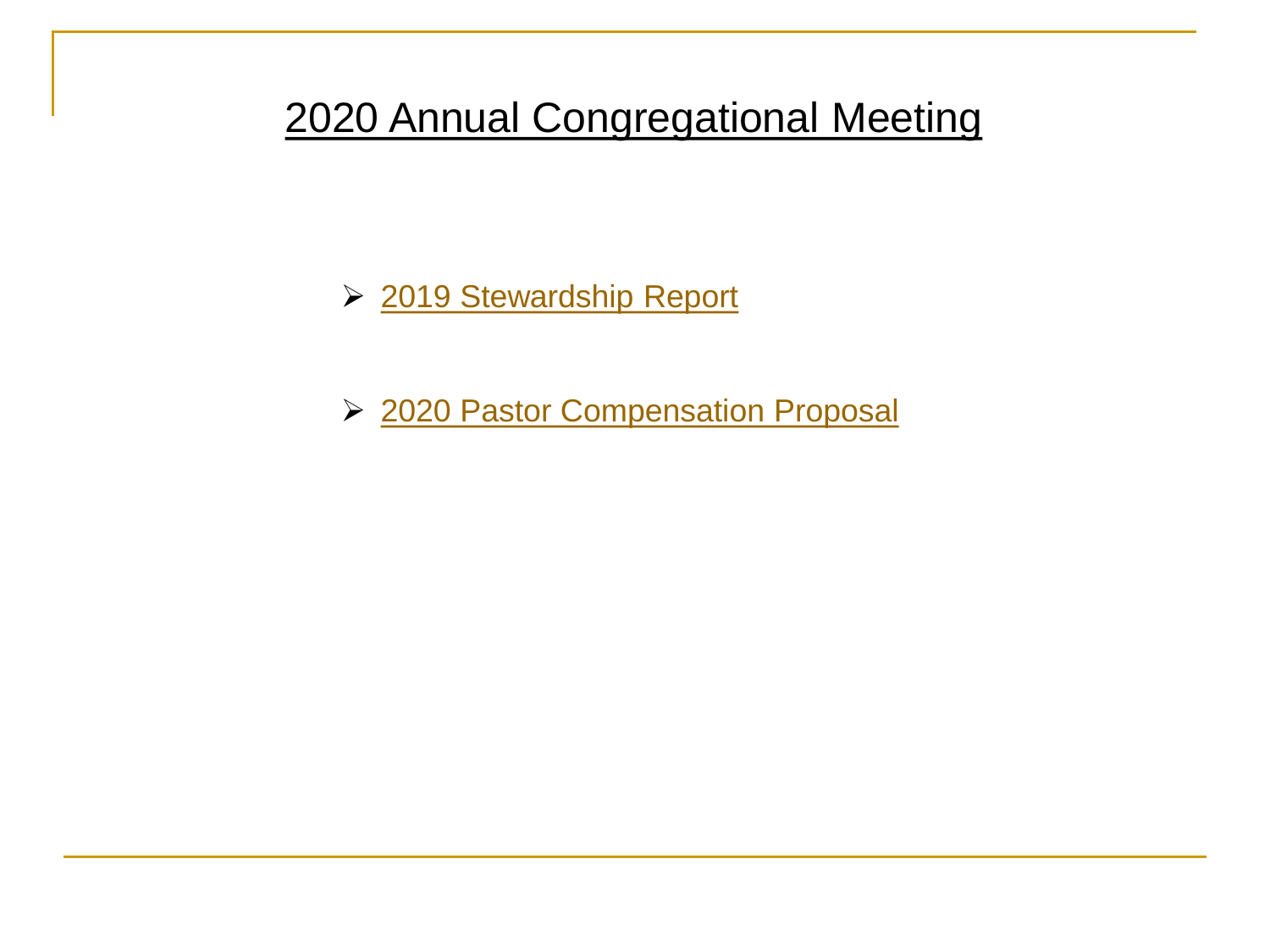### 2020 Operating Budget Income Overview

#### $\triangleright$  Budgeted External Income

|                               | 2019 Budget | 2019 Actual | 2020 Budget |
|-------------------------------|-------------|-------------|-------------|
| <b>Regular Offerings</b>      | \$306,700   | \$312,448   | \$319.000   |
| <b>Holiday Offerings</b>      | \$8,000     | \$5,823     | \$6,500     |
| <b>Undesignated Offerings</b> | \$6,000     | \$7,159     | \$7,000     |
| Per Capita Offerings          | \$5,500     | \$4,666     | \$4,500     |
| <b>Used Clothing Drop-Off</b> |             | \$1,261     | \$3,500     |
| Use of Facilities             | \$22,000    | \$20,908    | \$20,000    |

#### $\triangleright$  Budgeted Transfers from Other Fund Accounts

|                                      | 2019 Budget | 2019 Actual | 2020 Budget |
|--------------------------------------|-------------|-------------|-------------|
| <b>School of Sacred Music Grant</b>  |             |             | \$24,822    |
| <b>Parking Permit Fees</b>           | \$7,500     | \$13,350    | \$10,000    |
| <b>Nursery School Contribution</b>   | \$7,000     | \$7,000     | \$7,000     |
| <b>Building Repair / Improvement</b> | \$1,200     | \$1,200     | \$1.200     |

#### $\triangleright$  Budgeted Transfers from Invested Funds

|                                | 2019 Budget | 2019 Actual | 2020 Budget |
|--------------------------------|-------------|-------------|-------------|
| <b>Invested Funds</b>          | \$81,200    | \$68,088    | \$83,800    |
| <b>Vocational Scholarships</b> |             |             | \$5,280     |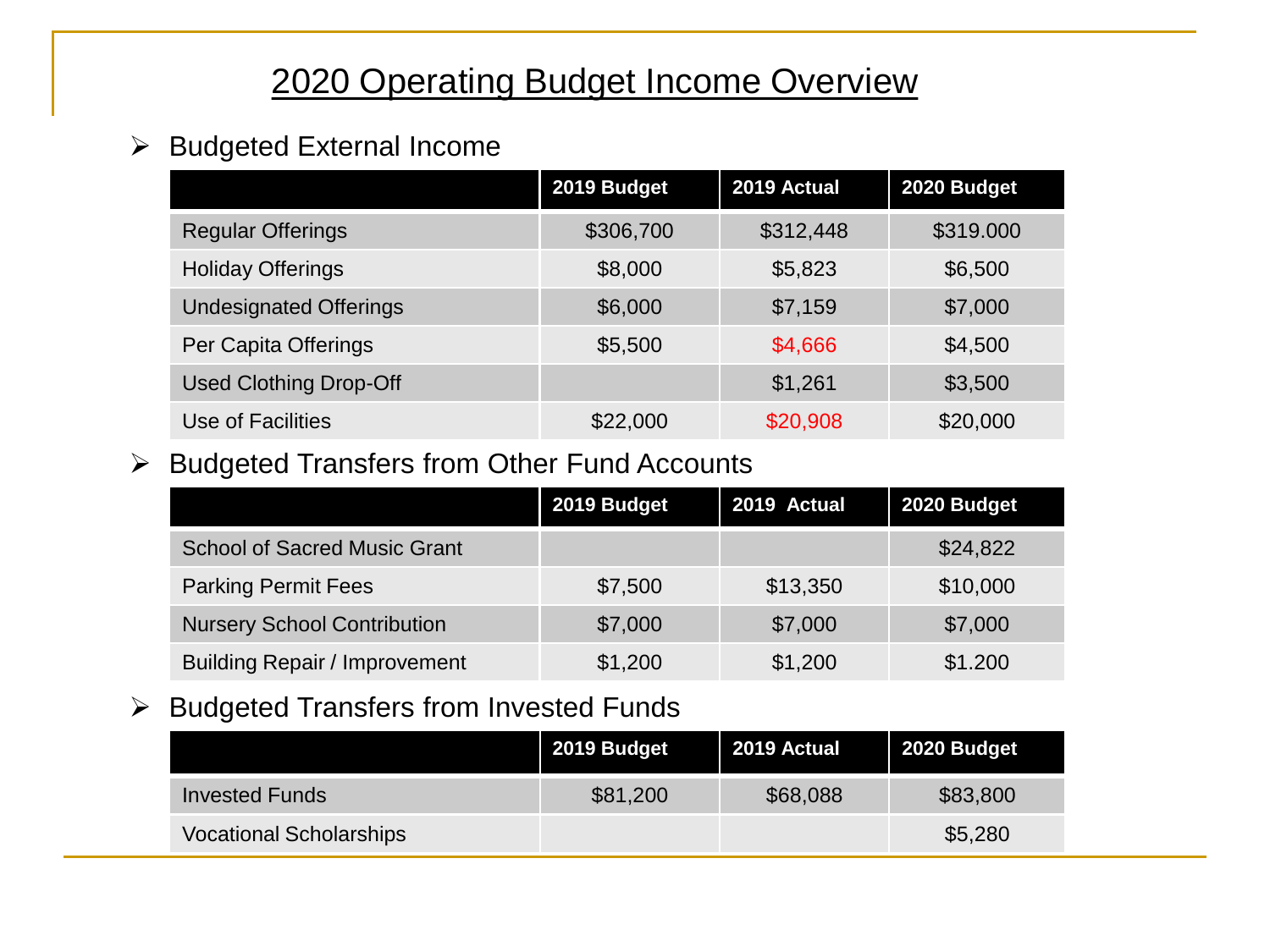### 2020 Operating Budget Expense Overview

- $\triangleright$  Total Operating Budget: Up from \$455,750 in 2019 to \$492,652 in 2020
- $\triangleright$  Budgeted Operating Expenses
	- □ Salaries (up from \$329,128 in 2019 to \$371,052 in 2020)
		- 1.6% cost-of-living increase for senior pastor and support staff
		- 5% total increase for associate pastor
		- 50% increase for Music Director based on additional School of Sacred Music responsibilities
		- Salaries for School of Sacred Music staff and performers
		- One-time expense of \$8,670 for Seminarian
	- Operations (up from \$57,320 in 2019 to \$60,950 in 2020)
		- Down from last year: Electricity, Postage
		- Up from last year: Insurance, Phones/internet, Environmental Services, Furn./Equip./Organ
	- Benevolences (up from \$45,420 in 2019 to \$45,830 in 2020)
		- Per Capita assessment decreased by removing inactive members from roster
		- Discretionary Mission increased by \$1,500, increase funded by used clothing drop-off
	- Programs (up from \$10,900 in 2019 to \$12,300 in 2020)
		- Up from last year: Music (+\$600), School of Sacred Music Supplies (\$1,200)
	- $\Box$  Repairs / Improvements (essentially the same as last year)
		- Routine repairs to church buildings and associate pastor residence: \$2,500)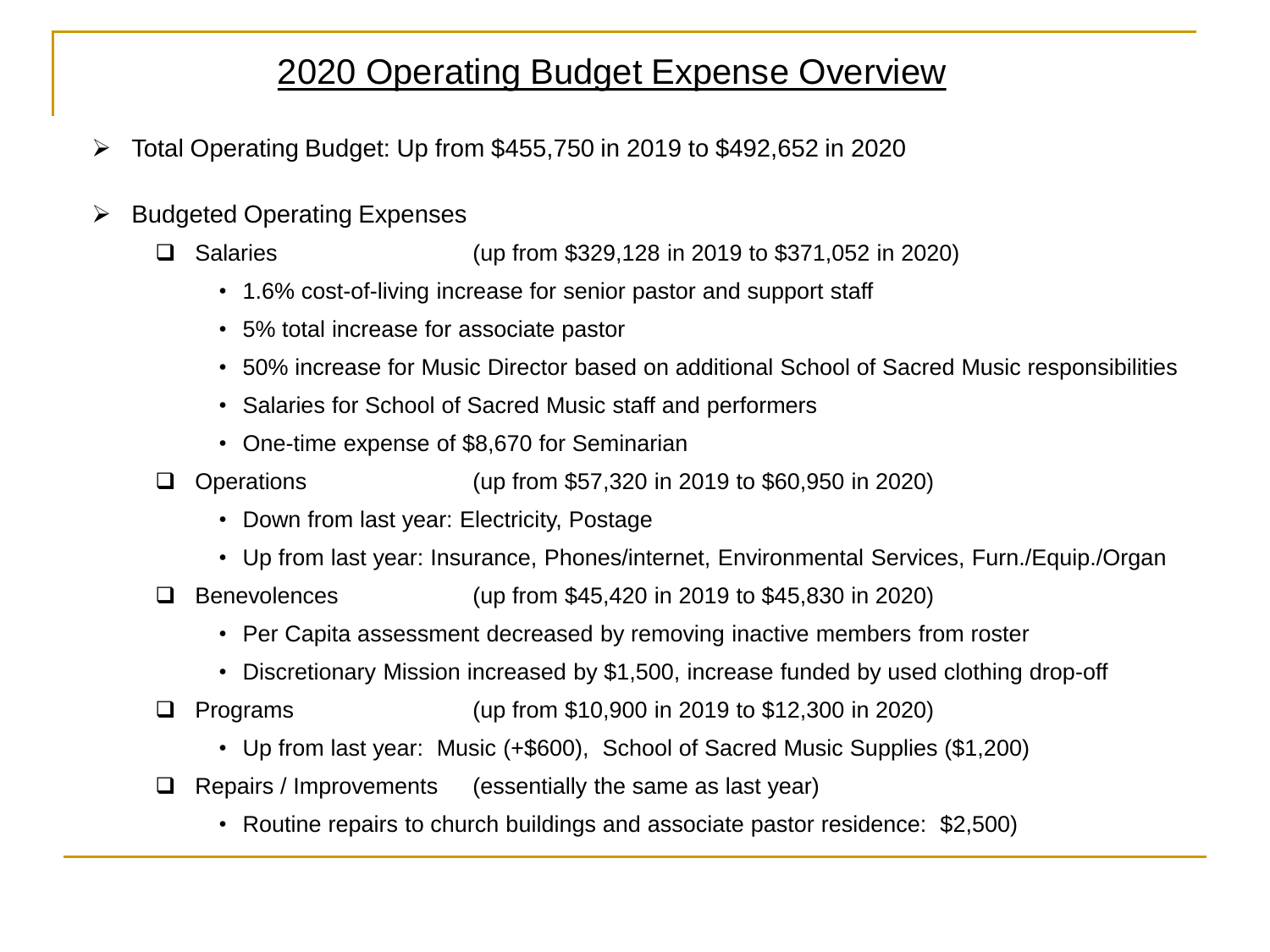#### Use of Invested Funds to Support the 2019 Operating Budget

- $\triangleright$  Unable to balance 2019 budget using 5% of 1/1/19 eligible fund balances
	- 5% was \$79.4K, needed an additional \$1.8K to fund anticipated normal operating expenses
	- Value of invested funds on 1/1/19 affected by 9.5% stock market crash at end of 12/31/18
- $\triangleright$  Portfolio value increased from \$1.86M on 12/31/18 to \$2.20M on 12/31/19 (+18.3%)
	- 2019 results artificially inflated by abnormally low starting point on 1/1/19
	- Portfolio value only increased from \$2.058M on 1/26/18 to \$2.202M on 12/31/19 (+7.48%)
- $\triangleright$  Less than 5% of available fund balances used for operating budget in 2017 thru 2019
	- 2019: Available: \$79.8K Budgeted: \$91.7K Withdrawn: \$78.6K Unused: \$1.2K
	- 2018: Available: \$86.4K Budgeted: \$78.6K Withdrawn: \$66.3K Unused: \$20.5K
	- 2017: Available: \$78.1K Budgeted: \$71.5K Withdrawn: \$65.8K Unused: \$12.3K
- Use some of the authorized but unused funds from 2017 and 2018 for 2019 budget
	- One-time solution due to year-end market situation, deferred maintenance
	- Budgeted fund withdrawals were to 5.8% of eligible fund balances, actual withdrawals ended up being 5%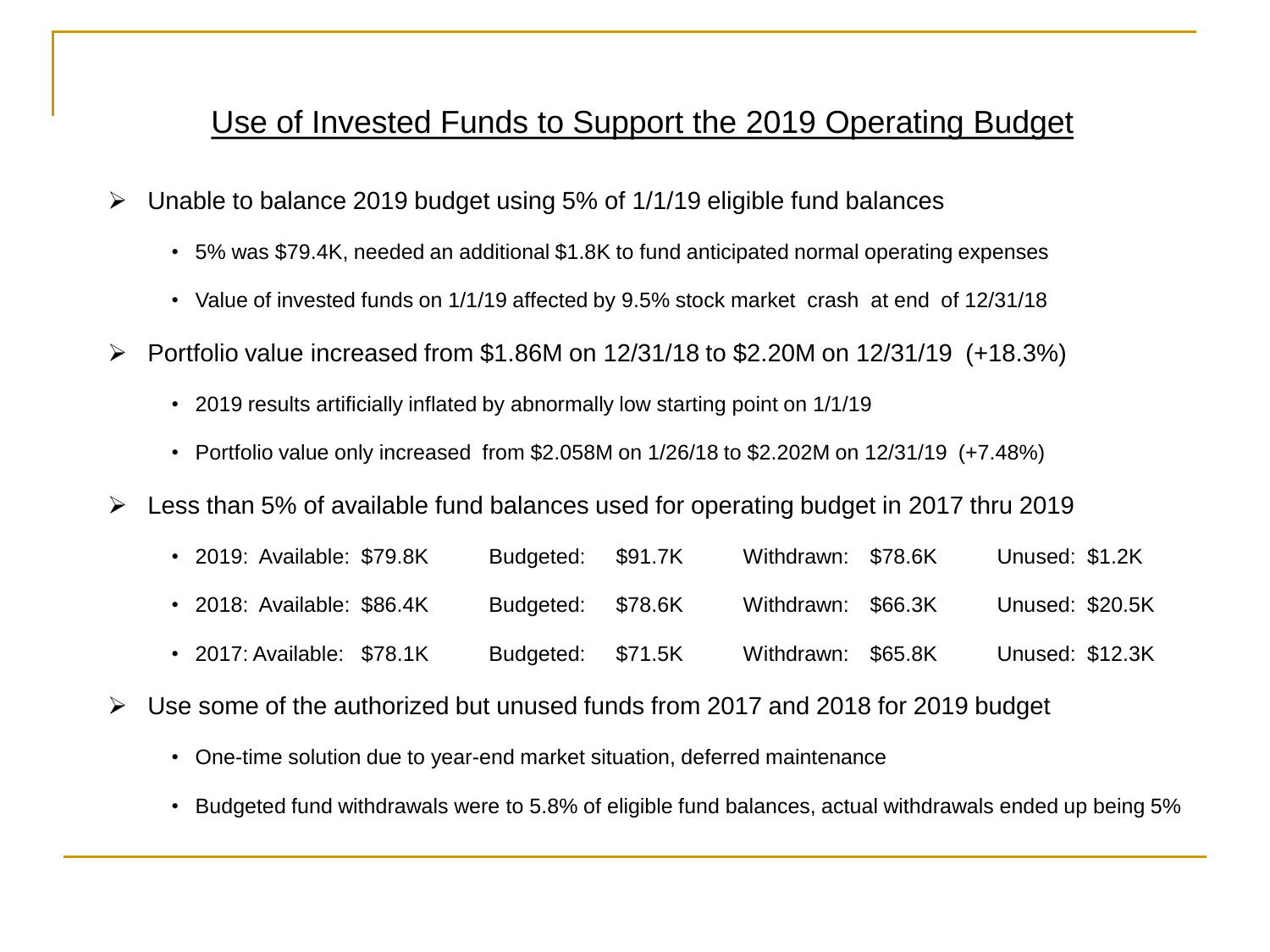▶ [2019 Benevolence Report](http://fppchurch.org/Announcements/2019AnnualMeetingMaterials/benev_2018.pdf)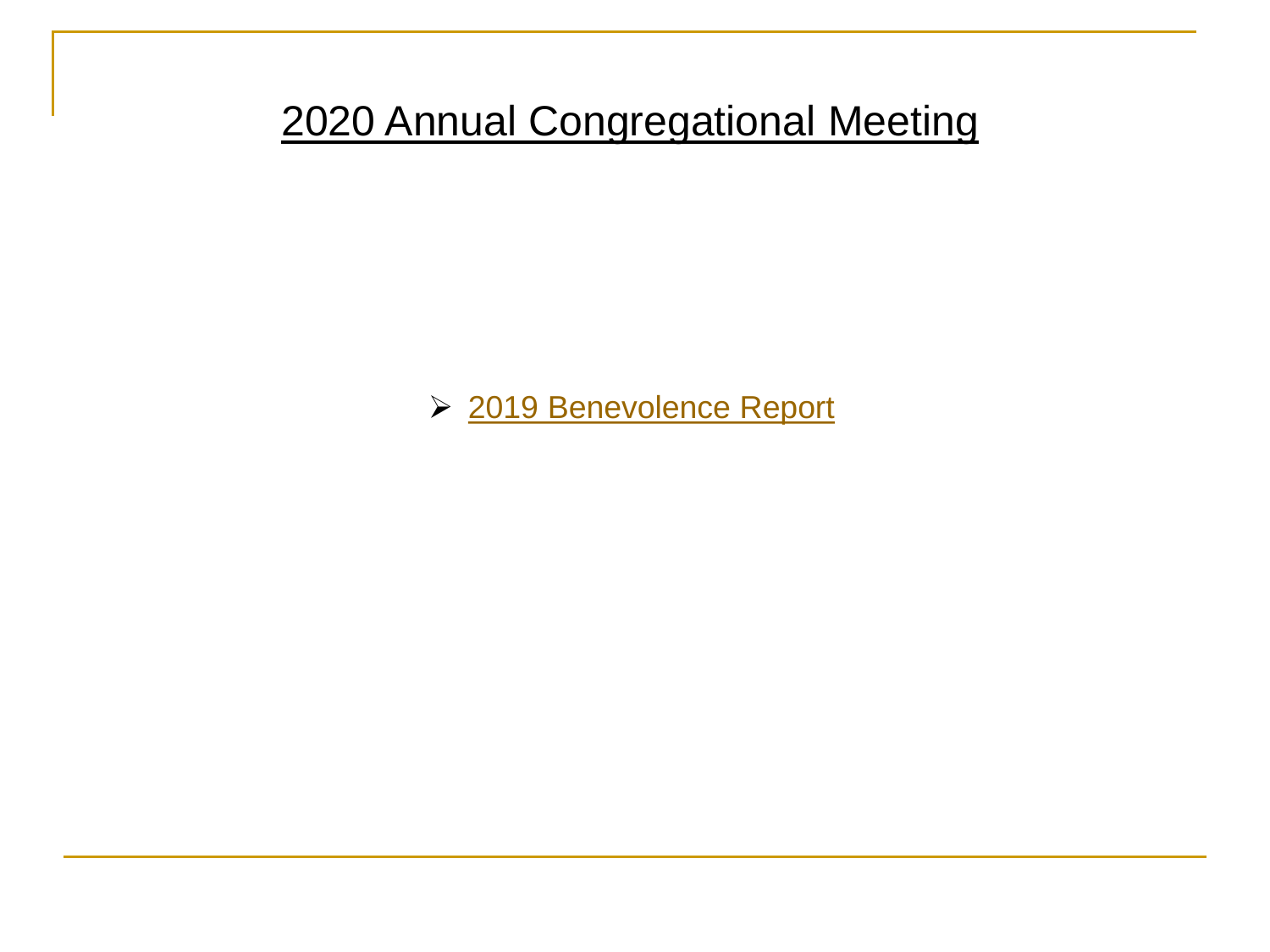#### Invested Funds

- $\triangleright$  Donations intended to support the long-term viability of the church
	- Total of 15 different funds
	- Some intended to support specific church programs
	- Others allow session to determine appropriate use of fund assets
- $\triangleright$  Some donations were endowments, others were unrestricted gifts
	- Only income or gains generated by the original gift can be used in an endowment
- $\triangleright$  Invested Funds are pooled and distributed across 3 investment asset accounts

|                            | <b>Cash</b> | <b>Bonds</b> | <b>Equities</b> | Loan  |
|----------------------------|-------------|--------------|-----------------|-------|
| <b>Legacy Bond Account</b> | 4.96%       | $5.97\%$     |                 |       |
| <b>Managed Account</b>     | 3.61%       | 5.50%        | 74.46%          |       |
| <b>Promissory Note</b>     |             |              |                 | 5.60% |

Bond / equity distribution recommended by our investment advisors, approved by Session

- $\triangleright$  Bond and equity income, expenses, gains / losses allocated to individual funds each month based on fund balances
- $\triangleright$  Principal and interest payments on promissory note periodically distributed to individual funds based on fund balances
- $\triangleright$  \$100,000 "loaned" to Building Program fund in late 2017, fully repaid in 2018 and 2019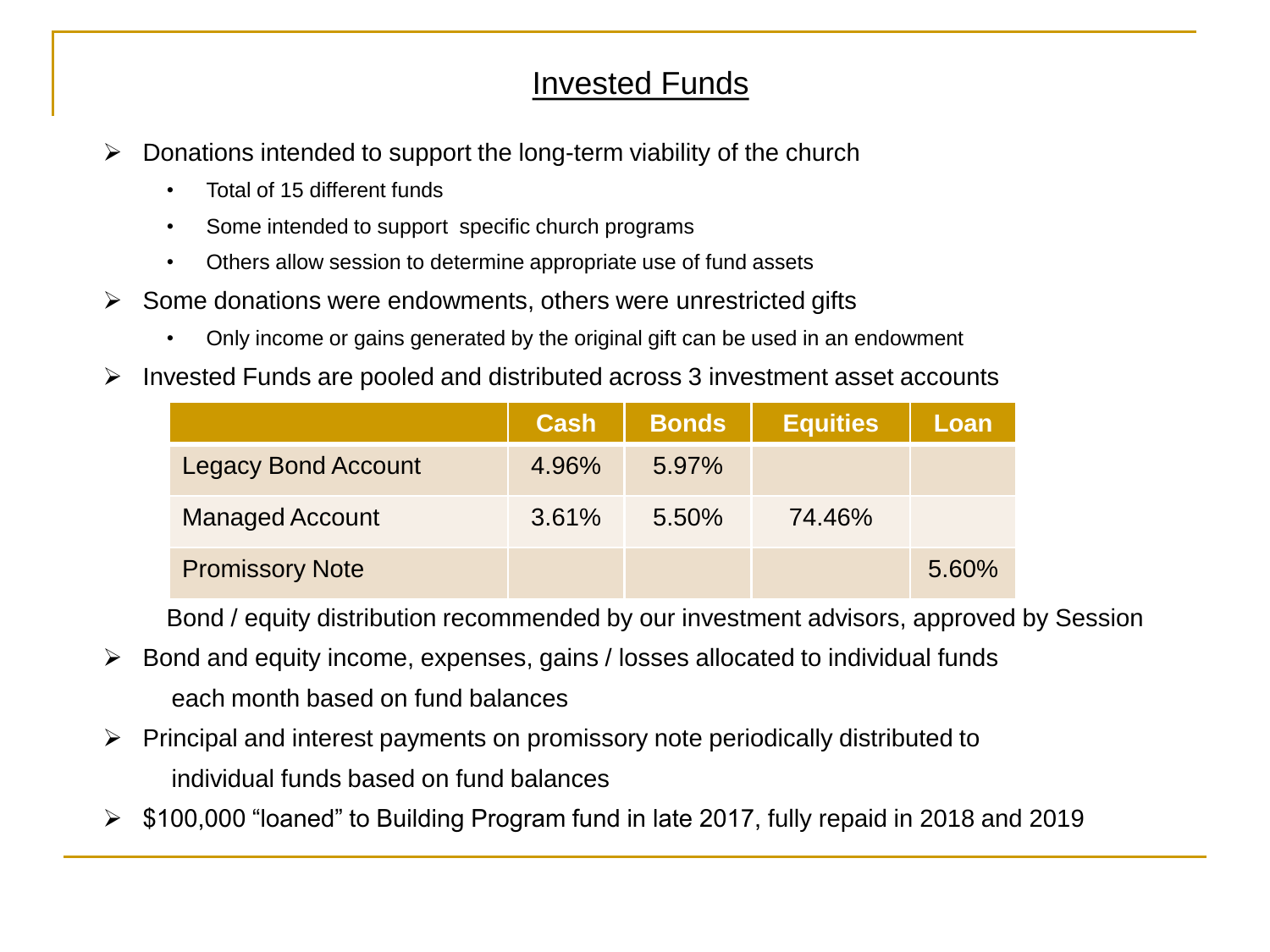#### 2019 Invested Funds Results

- Balances
	- As of 12/31/19: Legacy: \$238,652 Managed: \$1,839,845 Note: \$123,201 Total: \$2,201,678
	- As of 12/31/18: Legacy: \$256,160 Managed: \$1,489,359 Note: \$132,078 Total: \$1,877,597
- $\triangleright$  \$25,000 transferred from Bond account to Managed account in June
- > Major Deposits:
	- From Building Program:  $$56,275$
- $\triangleright$  Major Withdrawals
	- Operating Budget:  $$53,147$
	- Sanctuary Exterior Repainting  $$ 10,500$
	- Vocational Scholarships  $$7,050$
- Time-Weighted Rates of Return (over a nearly two-year period)
	- $1/26/18$  to  $12/31/19$ : Legacy:  $+4.79\%$  Managed:  $+8.02\%$  Note:  $-12.35\%$  Total  $+7.48\%$ Dow Jones: + 6.93% S&P 500: + 12.43%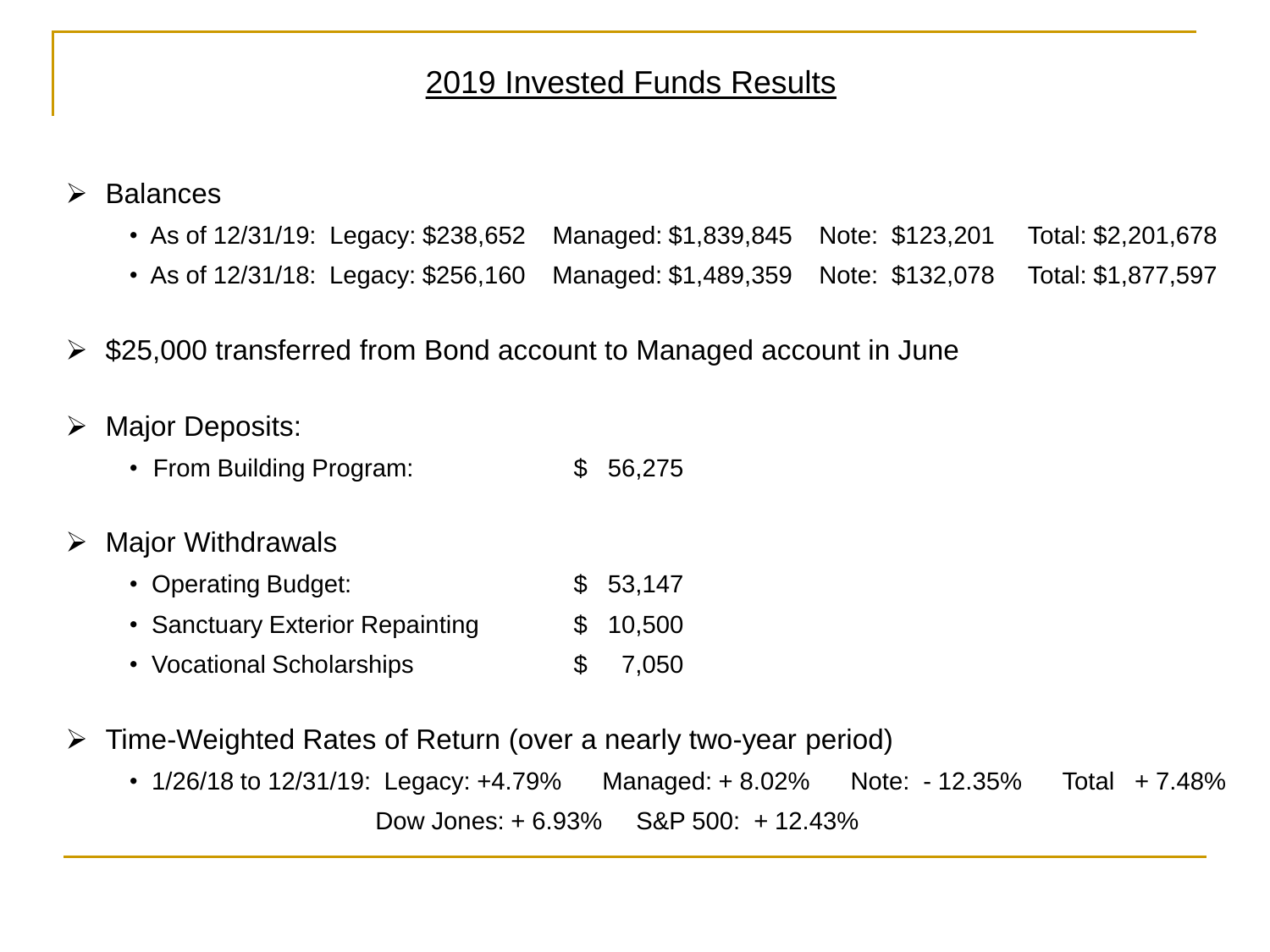### Building Program Financials

|                       | $\triangleright$ Total Cost of Building Program                 |                 |    | \$3,290,830 |
|-----------------------|-----------------------------------------------------------------|-----------------|----|-------------|
| ➤                     | <b>Building Fund Income</b>                                     |                 |    |             |
|                       | • First Presbyterian Legacy                                     | \$<br>700,000   |    |             |
|                       | <b>Donations</b><br>$\bullet$                                   | \$<br>1,225,431 |    |             |
|                       | • Sale of Property                                              | \$1,197,415     |    |             |
|                       | • Return on Investments                                         | \$<br>297,955   |    |             |
|                       | <b>Internal Fund Transfers</b><br>$\bullet$                     | \$<br>107,979   |    |             |
|                       | $\cdot$ Total                                                   |                 |    | \$3,308,571 |
|                       | $\triangleright$ Current Building Fund Balance                  |                 | \$ | 17,741      |
| $\blacktriangleright$ | "Borrowed" Invested Funds                                       |                 | \$ | 0           |
| $\blacktriangleright$ | <b>Building Fund Balance including Currently Borrowed Funds</b> |                 | \$ | 17,741      |

#### Other Noteworthy "Phase 2" Financial Statistics

| $\triangleright$ Close the Gap Pledges:                                  | \$131,040 | <b>Received on Pledges:</b>         | \$127,506 |
|--------------------------------------------------------------------------|-----------|-------------------------------------|-----------|
| Matching Donation Received: \$150,000                                    |           | Other Donations Received: \$102,098 |           |
| $\triangleright$ Net Proceeds of Fund Raising Gala and Auction: \$22,706 |           |                                     |           |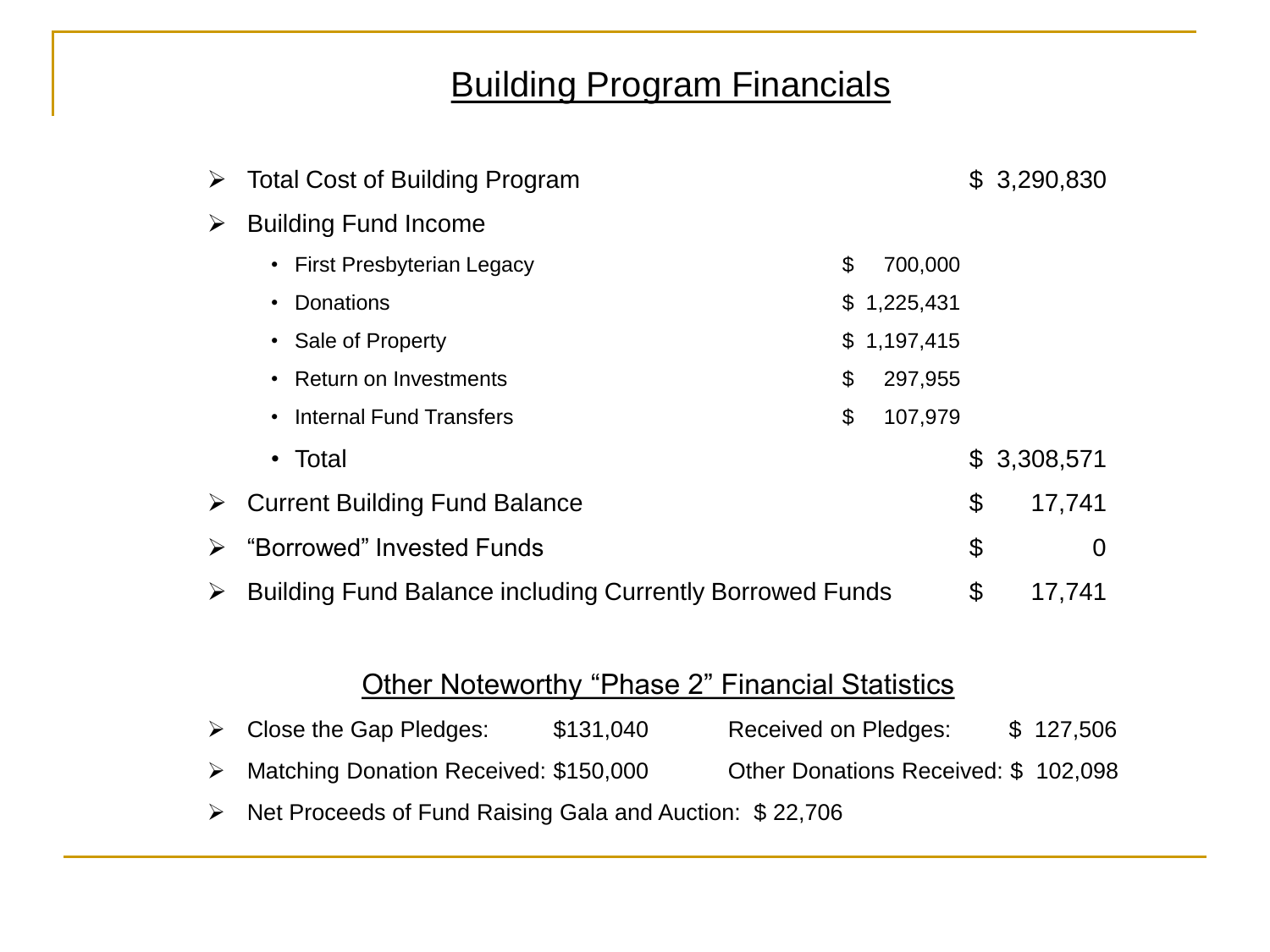### Thank You Counters / Tellers!

- Carol Webster (co-ordinator)
- Julie Carmichael
- $\triangleright$  Arne Christensen
- Marilyn Hermann
- $\triangleright$  Errol Hunt
- $\triangleright$  Kim Henschel
- $\triangleright$  Randy Keminck
- $\triangleright$  Renie Milliken
- $\triangleright$  Ian Williamson
- $\triangleright$  Tim Walters
- Carl Jacobs
- $\triangleright$  Linda Jacobs